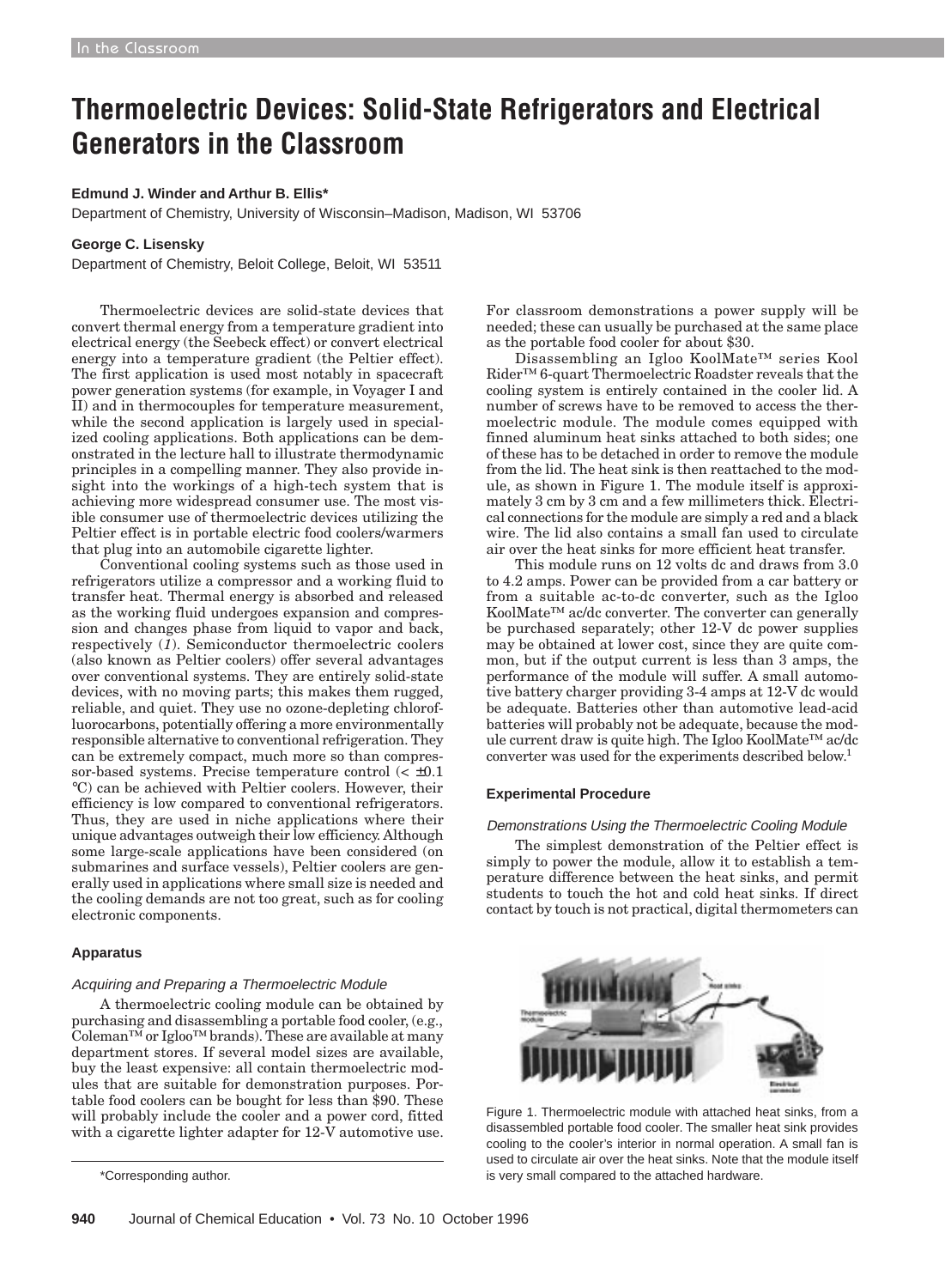be connected to the heat sinks and the displays situated so the audience can view them. In a room that is equipped to display a computer's output, another option is to acquire the temperature data through a computer and display the results. Relatively inexpensive data acquisition hardware and software for Macintosh or IBM-compatible platforms are available from Vernier Software (503-297- 5317, or e-mail at dvernier@vernier.com on Internet). A Serial Box Interface for Macintosh (\$99), Data Logger software (\$30, includes site license), and two Direct-Connect Temperature Probes (\$25 each) were purchased.2

Setting up the equipment is straightforward, requiring about 15 minutes. Temperature probes were fastened against the base of the hot- and cold-side heat sinks, data acquisition was initiated, and power applied to the module from the ac adapter. After some experimentation, the cold side was found to reach its minimum temperature in about ten minutes, after which the temperature increased with time. A representative plot of temperature versus time is shown in Figure 2. The cold side would presumably maintain its temperature if heat were being actively dissipated from the hot side with forced air, as in the original design. The same experiment can be repeated with the power supply's polarity switched to reverse the hot and cold sides of the device.



Figure 2. Temperature at the two heat sinks of the thermoelectric module as a function of time. The module was turned on at time zero with a polarity corresponding to cooling the food chamber. A similar temperature profile was obtained when the polarity was reversed, corresponding to heating the food chamber.



Figure 3. Voltage produced by the thermoelectric module after the temperature gradient shown in Fig. 2 was established ( $t = 0$  in this figure corresponds to  $t = 10$  min in Fig. 2). A similar profile was obtained if the module was powered with the polarity reversed.

To demonstrate the Seebeck effect (in which a temperature gradient produces a potential), a small electrical device can be connected to the module in place of the power supply after the module has reached its maximum temperature gradient; power can be extracted from the module until the temperature gradient becomes too small. A small motor or light bulb or buzzer could be used—some experimentation will be necessary to determine the size of the device that can be powered. We used a small motor from Radio Shack (about \$1), rated to run on from 1.5 to 4.5 V, which turned a small propeller. This motor could be run for about 6 minutes after the device had received power for ten to twenty minutes. This is an excellent demonstration of the reversibility of the processes involved: an electric potential gradient (voltage) is used to create a temperature gradient; and the temperature gradient is used to create a voltage that powers a device. The computer data acquisition system was used to measure the voltage produced by the device. After the device had received power for 10 minutes, the Seebeck voltage produced was measured as a function of time. The initial voltage was about 2.5 V, decaying to nearly zero over about 20 minutes. The Serial Box Interface is able to handle a voltage of up to 5 V. A plot of voltage versus time is shown in Figure 3.

Other variations on this demonstration involve simply connecting a small motor or light bulb to the electrical leads and creating a temperature gradient by heating up or cooling down one side of the device. For example, immersing the smaller of the heat sinks in an ice-water bath started the aforementioned motor in less than a minute; it ran for about four minutes, at which point the large heat sink had cooled down due to thermal conduction (dry ice also works well to cool the heat sink but is quite loud). Heating the large heat sink with hot air from a heat gun for about a minute started the motor again and allowed it to run for eight minutes. The motor can also be powered by heating the heat sink without first immersing the other side in ice water. Once the motor has started running, it can be made to run in the opposite direction by heating the other heat sink and establishing a temperature gradient in the opposite direction.

## **Theory**

When a temperature gradient is imposed on a conductor under open circuit conditions (i.e., no current is allowed to flow), the creation of a steady-state potential difference between the high- and low-temperature regions of the conductor is called the Seebeck effect. Consider a metal bar where one side is kept at a higher temperature than the other. If the free electrons in the metal are considered to behave as a gas, the kinetic theory of gases predicts that the free electrons in the hot side of the bar will on average have higher kinetic energy and will be moving at greater speeds than those in the cold side of the bar. As the faster moving electrons spread out, there will be a net flow of electrons from the hot side to the cold side of the bar, resulting in an accumulation of negative charge at the cold side and preventing further charge buildup (Fig. 4a). In a closed circuit, as shown in Figure 4b, current will flow to reduce the charge buildup and will continue to flow as long as the temperature gradient is maintained. The net result is that an imposed temperature gradient drives an electric current.

The electric field produced, **E**, (volts/distance) is proportional to the thermal gradient3 (∆*T*/∆*x*, kelvins/distance, for a one-dimensional case) with a proportionality con-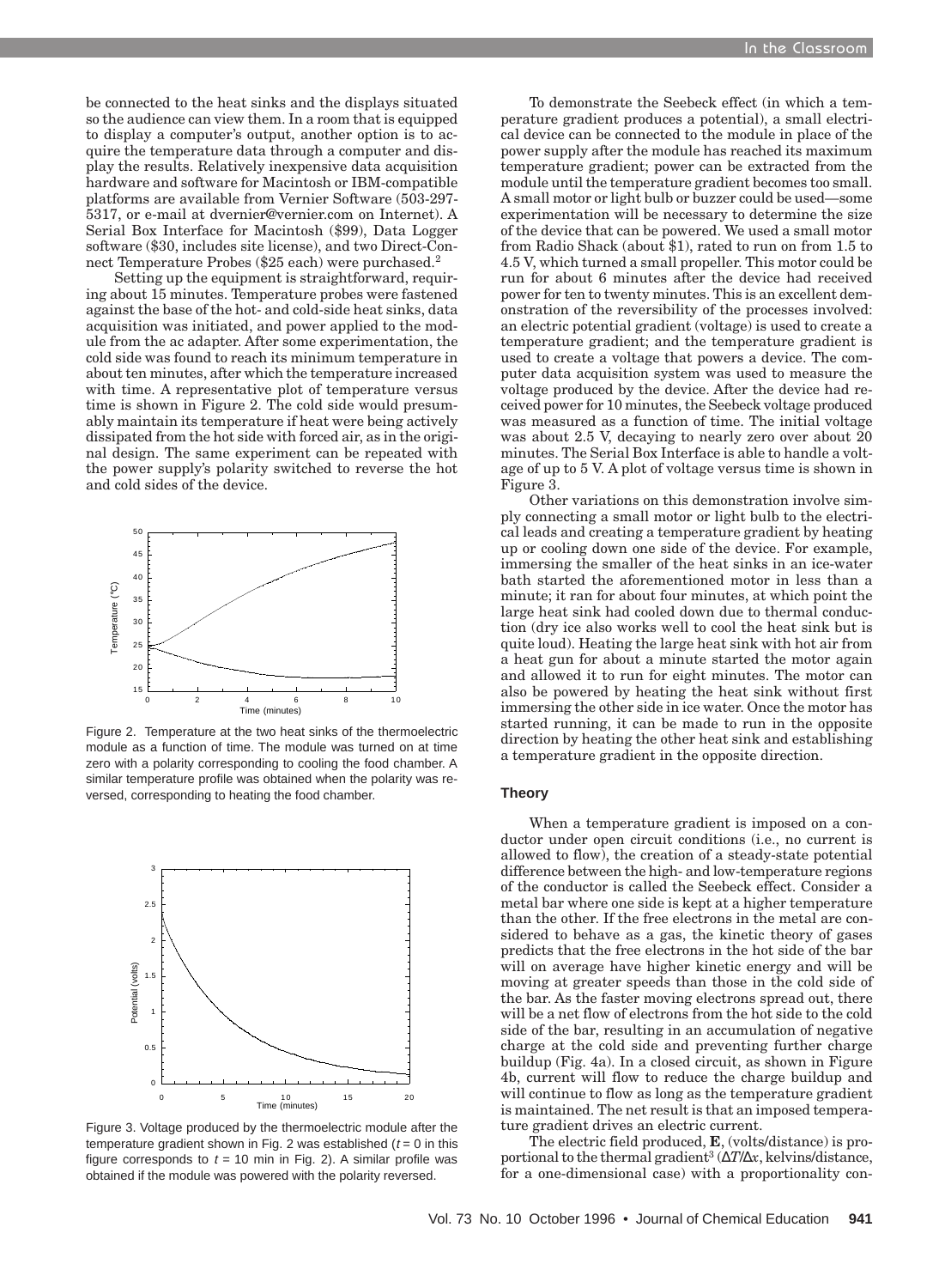stant called the thermopower or Seebeck coefficient, *Q* (volts/kelvin)

$$
\mathbf{E} = Q(\Delta T / \Delta x)\mathbf{i} \tag{1}
$$

The boldface type indicates vector quantities (note that **i** is the unit vector in the *x*-direction). For a given temperature gradient, a larger thermopower means a larger electric field (and therefore potential) is generated.

In the example described above, *Q* is negative: The electric current, defined as the direction of the flow of positive charge (negatively charged electrons move in the direction opposite the electric current), is from the cold side of the bar to the hot side, opposite to the direction of the thermal current. If *Q* is positive, the thermal and electric currents flow in the same direction. In fact, metals exhibit both positive and negative thermopowers, and, for a given metal, *Q* can actually be positive at one temperature and negative at another. The large observed variation in thermopower sign and magnitude in metals can be explained in large part by electron scattering: The efficiency with which electrons are scattered is a function of temperature. If, for example, the hot high-energy electrons are scattered more efficiently by the lattice than are cooler low-energy electrons, the low-energy electrons can more easily flow to the hot side of the sample than high-energy electrons can flow to the cold side. This effect then opposes the gas-law-based argument described above, and the effect can be large enough to cause a material to exhibit a positive thermopower.<sup>4</sup>

It should also be noted that when current flows in a conductor, heat is generated by a process known as joule heating or resistive heating. When electrons in a conductor are made to move under an applied potential, they are moving from a state of higher potential energy to lower potential energy. The electrons are of course in constant random motion, but this produces no net motion of electrons. The applied potential imposes a small net velocity on the electrons. The electrons may be regarded as being accelerated by the electric field; they accelerate until they have a collision with another electron or a positively charged metal ion, which reduces their velocity. These collisions liberate energy in the form of heat. Unlike the thermoelectric effects, this process is not thermodynamically reversible. Joule heating is described by eq 2

$$
P = I^2 R \tag{2}
$$

where  $P$  is the rate at which heat is produced (watts  $=$ joules/second), *I* is the current flowing in the conductor (amperes), and  $R$  is the conductor's resistance (ohms). Because the current term is squared, the direction of current flow is unimportant—heat is always generated when a current is flowing through a conductor. This is the familiar resistive heating that we see in space heaters, hair dryers, and light bulbs. Note that in these cases some of the energy is also given off as light.

Until now, the only charge carriers considered have been electrons. In semiconductors, however, there is also the possibility that positively charged "holes" will be important in conduction (*2*). Holes are simply vacant electron states in the valence band of a semiconductor; they have the same magnitude of charge as an electron, but they are positive instead of negative. Semiconductors in which holes are the majority carrier are termed p-type. The Seebeck effect for p-type semiconductors will cause holes to move from a hot region to a cold region, like electrons. But because they are positively charged, the potential created will be opposite to that created by electrons.

The Peltier effect may be thought of as the opposite of the Seebeck effect. Figure 5a shows an n-type semicon-



Figure 4. Illustration of the Seebeck effect. A temperature difference in a conductor causes a net flow of electrons from the hot side  $(T_H)$ to the cold side  $(T_c)$ . If the circuit is not complete, charge build up occurs. (a) If the circuit is complete, an electric current I flows in the circuit. (b) Note that the direction of current I is opposite the direction of electron flow.



Figure 5. Illustration of the Peltier effect for a semiconductor between two pieces of metal. (a) n-Type semiconductor. Electrons flow from right to left in the semiconductor, carrying heat from the right to the left side of the semiconductor, opposite to the electric current direction; Π is negative. (b) p-Type semiconductor. Holes flow from left to right in the semiconductor, carrying heat from the left to the right side of the semiconductor, in the same direction as the electric current;  $\Pi$  is positive.  $E_c$ ,  $E_v$ , and  $E_F$  refer to the energies of the conduction band edge, the valence band edge, and the Fermi energy (or electrochemical potential), respectively. Figure adapted from Hannay, N. B. Semiconductors; Reinhold: New York, 1959; p 41.

ductor (one in which conduction band electrons are the predominant charge carriers, "majority carriers") connected to a voltage source by metallic conductors. An electric current flows through the semiconductor from left to right (electrons flow from right to left). For the electrons to enter the semiconductor from the metal, they must overcome the energy barrier, which is the difference in energy between the conduction band edge  $E_C$  and the Fermi level,  $E_F$ , to enter the conduction band; the highest-energy or "hottest" electrons from the metal are most likely to surmount this barrier and cross to the other metal–semicon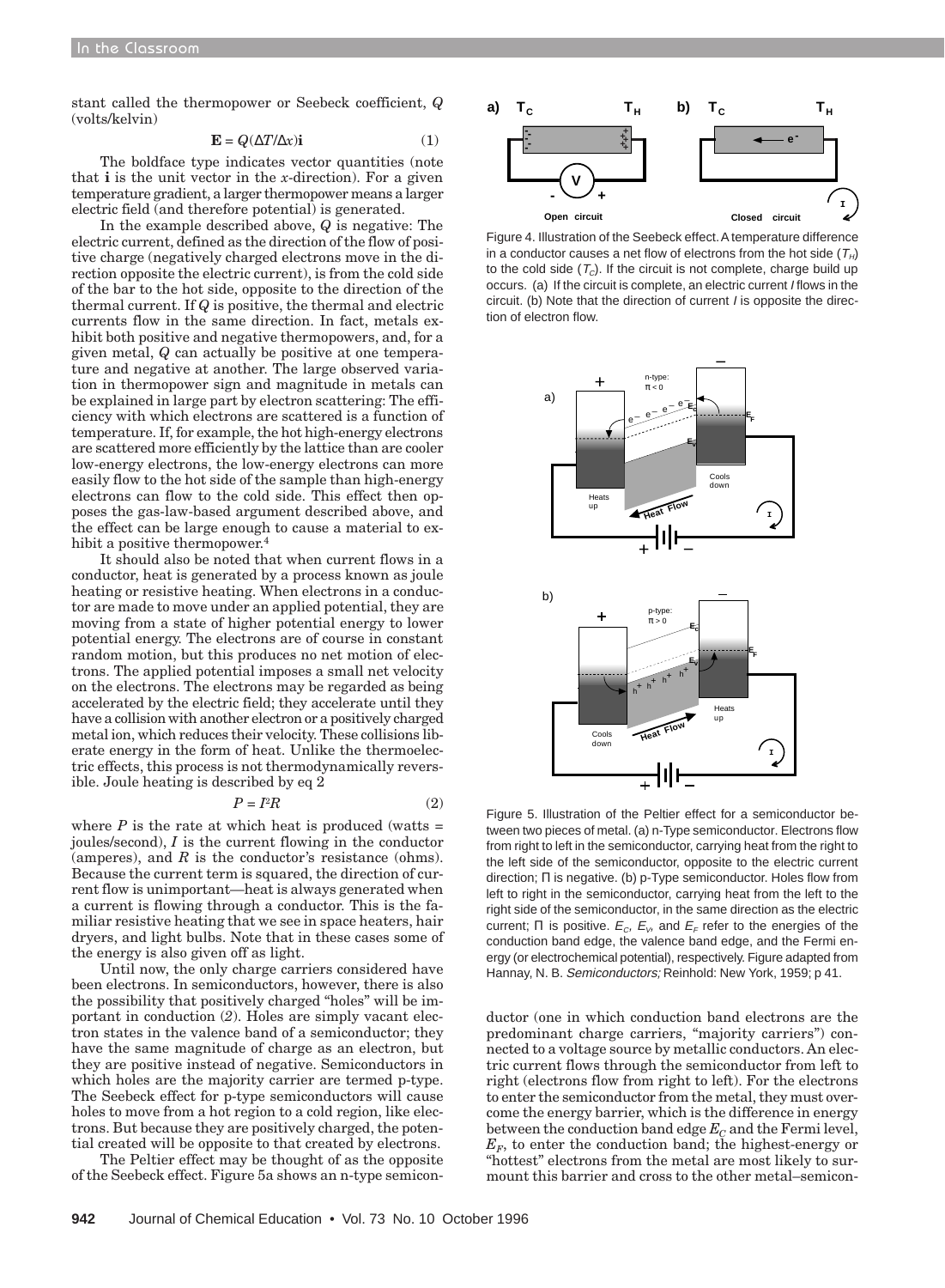ductor interface. The result is that the right side is depleted of high-energy electrons. These electrons travel through the semiconductor and face no energy barrier as they enter the metal on the left side, which therefore has a net gain of high-energy electrons. The result is that heat is transported from right to left; an electrical current is accompanied by a thermal current. One side heats up above the ambient temperature, the other side cools down below the ambient temperature.

A p-type semiconductor connected to a voltage source is shown in Figure 5b. The electric current is carried by positive holes traveling from left to right in the semiconductor valence band. They must overcome the energy barrier between the Fermi level and the valence band edge, *Ev.* (It is important to note that the formalism associated with holes is such that their energy increases downward on the figure as shown.) The highest energy holes will be depleted from the left side, resulting in a thermal current from left to right.

The magnitude of the Peltier effect is quantified with the Peltier coefficient, Π, as follows:

$$
\mathbf{j}^{\mathrm{q}} = \Pi \mathbf{j} \tag{3}
$$

where  $\mathbf{j}^q$  is the thermal current density (in units of watts/ area) and **j** is the electrical current density (in units of amperes/area). The units of Π are volts. For a given electrical current density, a material with a larger Peltier coefficient will have a larger accompanying thermal current density. Note that the Peltier coefficient, like the thermopower, can be positive or negative. In Figure 5a, the thermal current and electric current were in opposite directions; Π is negative. In Figure 5b, the two currents are in the same direction; Π is positive.

The Peltier coefficient and the thermopower are related by the expression

$$
\Pi = TQ \tag{4}
$$

where *T* is the absolute temperature (kelvins).

#### **Relation to Thermodynamics**

The laws of thermodynamics, particularly the second law, provide us with a powerful perspective for evaluating the performance we can expect from thermoelectric devices (*3*). The second law defines the state function of entropy, *S*, which is a measure of the disorder of a system. For an ideal, reversible process, the entropy of an isolated system may remain constant; however, in all real processes the entropy or disorder of the system increases. This increase in the disorder of a system may also be viewed as a measure of the degradation of the quality of energy in a system from a more useful form such as chemical or mechanical energy to a less useful form, heat energy. By referring to energy as "useful" or of "higher quality," we mean that a higher percentage of work can be extracted from it. The second law leads to the inequality of Clausius

$$
\Delta S \ge q/T \tag{5}
$$

where ∆*S* is the change in entropy of the system, *q* is the heat input into the system, and *T* is the system's absolute temperature. The equation is an equality for an ideal, reversible process but an inequality for an irreversible (spontaneous) process.

# **Heat Engines**

To evaluate the performance of thermoelectrics, we consider their efficiency. The efficiency, η, is defined as the ratio of work output to work input. We can imagine a device for converting electrical work to mechanical work (e.g., an electric motor) that could theoretically be 100% efficient—that is, have an efficiency of one; similarly, the reverse process of converting mechanical work to electrical work could theoretically have an efficiency of one. An efficiency greater than one violates the first law of thermodynamics, in that energy would not be conserved. For a heat engine (a device that extracts work from the flow of heat from a hot reservoir to a cold reservoir), the efficiency is similarly defined:  $\eta = w/q_h$  where *w* is the work extracted and  $q_h$  is the heat leaving the hot reservoir. Conservation of energy (the first law) allows us to state that (neglecting parasitic losses) the energy leaving the hot reservoir must equal the energy entering the cold reservoir plus the work extracted from the system,  $q_h = q_c + w$ . In the case of a heat engine, the second law imposes a further restriction on the efficiency. The great strength of the second law is that it allows us to equate heat with absolute temperature through the state function of entropy. By using eq 5 for a reversible entropy change, we obtain the expression for the maximum efficiency of a heat engine, the Carnot efficiency,  $\eta_{\text{max}}$ , given by

$$
\eta_{\text{max}} = (T_h - T_c)/T_h = 1 - T_c/T_h \tag{6}
$$

where  $T_h$  and  $T_c$  are the absolute temperatures of the hot and cold reservoirs, respectively. It can be seen that as  $T_c$ approaches absolute zero, or  $T_h$  approaches infinity, the efficiency approaches unity. The concept of energy quality again becomes useful: higher temperatures correspond to higher energy quality. Useful work (representing the highest energy quality) can be extracted more efficiently with a large  $T_h$  and small  $T_c$ . The efficiency becomes zero when  $T_h$  =  $T_c$  (cf. the principle of Thomson); no work can be extracted if there is no temperature gradient, as we saw in the demonstration (the motor didn't run until a temperature gradient was established).

#### Heat Pumps

The influence of thermodynamics can be seen in the experimental data of Figure 2. Note the temperature difference from ambient temperature that the two heat sinks reach: the hot side is over 20 °C hotter than ambient temperature, while the cold side is only about 6 °C colder than ambient temperature. Although resistive heating and transport effects are affecting the temperatures at both heat sinks, ideal thermodynamic effects are also apparent. If one were to consider the reversed operation of the device as a heat engine, some work is extracted from the flow of heat from a hot to a cold reservoir. In other words, not all of the heat leaving the hot reservoir reaches the cold reservoir because some is converted to useful work. An analogous argument can therefore be made for a heat pump, where work is put into a system to move heat from a cold reservoir to a hot reservoir, as in the experiment of Figure 2. The heat entering the hot reservoir is the amount of heat leaving the cold reservoir plus the work put into the system to move the heat. If we assume similar heat capacities for the hot and cold sides of the device, we expect to see, as is observed, a greater temperature change at the hot side than at the cold side because  $|q_h| > |q_c|$ .

Heat pumps are generally quantified using the coefficient of performance ε, the ratio of heat transferred or pumped to the work input. Again, the thermodynamic limit is represented by the Carnot coefficient of performance,  $\varepsilon_{\text{max}} = T_c/(T_h - T_c)$ . Note that when  $T_h = T_c$ ,  $\varepsilon_{\text{max}}$  is infinite; it is very easy to pump heat when the reservoirs are at equal temperatures. Also,  $\varepsilon_{\text{max}}$  approaches zero as  $T_c$  approaches zero; the application of an infinite amount of work is required to bring  $T_c$  to absolute zero. The ratio of a heat pump's coefficient of performance to  $\varepsilon_{\text{max}}$  can be used to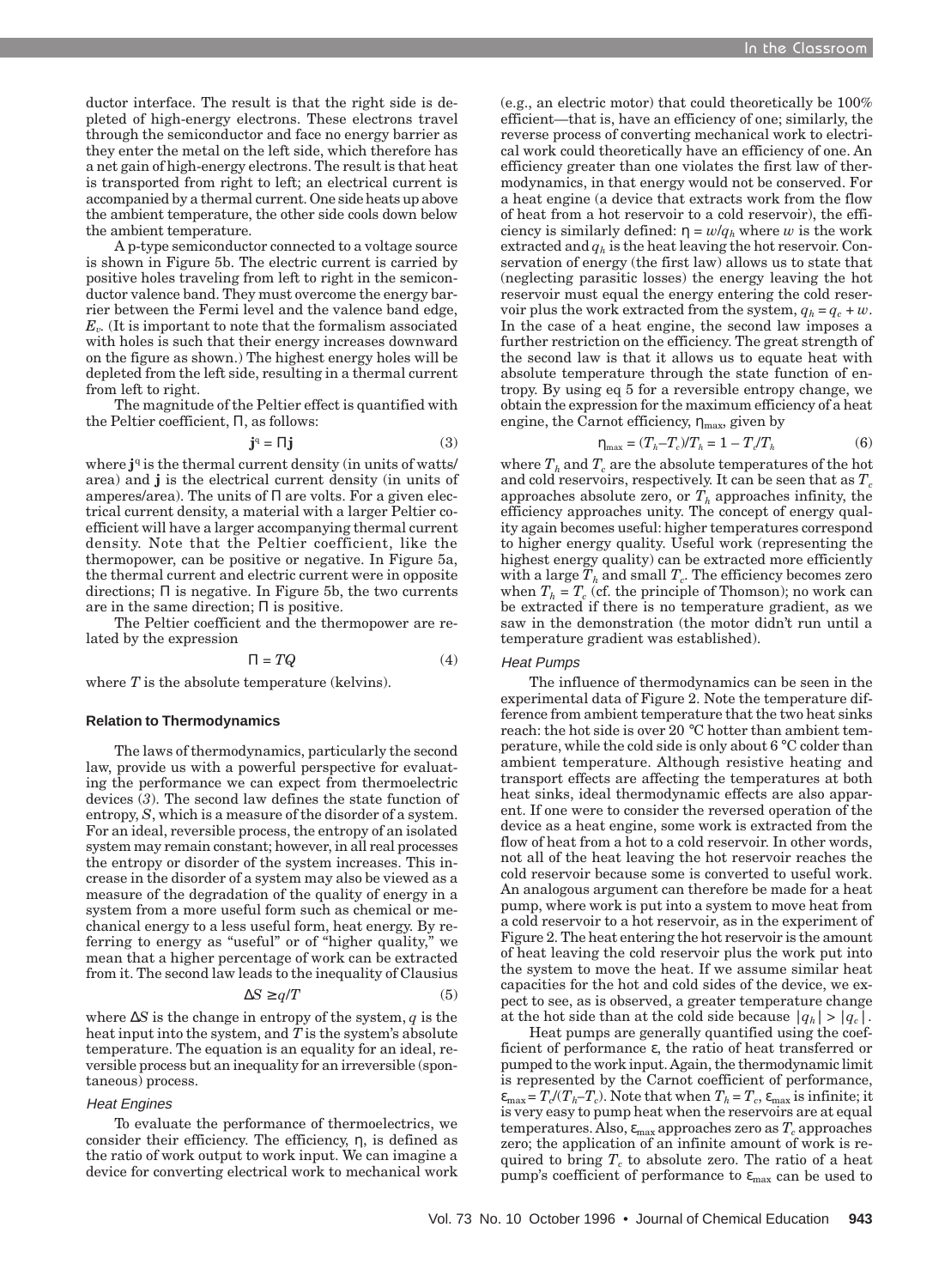compare heat pumps (the larger the ratio, the more efficient the heat pump). Thermoelectric heat pumps have ratios of up to 10%, conventional residential refrigeration systems have ratios of 30 to 40%, and large refrigeration units can have ratios up to 80%.

## **Materials**

Metals typically have thermopowers on the order of µV/K, which are too small for most practical applications with the exception of thermocouples. Many semiconductors, however, have much larger values of *Q*, on the order of hundreds of  $\mu$ V/K.<sup>5</sup> Although metals produce a smaller potential for a given temperature difference, they are good thermocouple materials because they are inexpensive and can easily operate in high temperature environments.

Although large thermopower values are important to good thermoelectric materials, other factors are also important. Since charge carriers must move through the material to transport heat, the material should conduct electricity well; otherwise, the deleterious effect of resistive heating (see eq 2) will be enhanced. In addition, the material should act as a thermal insulator; the purpose of the device (when operated as a heat pump) is to produce a hot and cold region, so a good thermal conductor will rapidly dissipate the temperature difference established. The best thermoelectric materials involve a tradeoff among the three factors, combining a high thermopower and electrical conductivity with low thermal conductivity.6 All three parameters are affected by the carrier concentration, *n*, of a solid (*2*). Carrier concentrations range from about  $10^{14}$  to  $10^{21}$  carriers/cm<sup>3</sup> in a semiconductor, and are about  $10^{22}$  cm<sup>-3</sup> in a metal. Electrical conductivity,  $\sigma$ , increases with *n*. The thermal conductivity, κ, has two components, a lattice thermal conductivity  $\kappa$  and an electronic thermal conductivity  $\kappa_{el}$ , such that  $\kappa = \kappa_l + \kappa_{el}$ . The lattice component does not vary significantly with *n*; the electronic component increases with *n*. 7 The

thermopower, *Q*, generally decreases with increasing carrier concentration.8 These relationships are displayed in Figure 6, along with the figure of merit *Z*. The greatest *Z* value is obtained with a carrier concentration between  $10^{18}$  and  $10^{21}$  cm<sup>-3</sup>. This implies that the best thermoelectric materials will be semiconductors with a relatively high carrier concentration.

The choice of carrier type is also important. As mentioned above, the direction of both the Seebeck and Peltier effects is reversed depending on whether the carriers are electrons or holes. If both carrier types are present in a material, their effects will work against each other. Semiconductors always contain both carrier types, but often the semiconductor is intentionally laced with impurities ("doped") so that one carrier type is greatly predominant (*2*). In this case, the semiconductor is said to be extrinsic. Intrinsic semiconductors, on the other hand, have roughly equal numbers of each type of carrier, causing their performance as thermoelectric materials to suffer. Extrinsic semiconductors, then, are the better choice for thermoelectric devices.

Researchers are continually trying to increase the efficiency of thermoelectric materials, through the processing of existing materials or the creation of new ones. Strategies to further improve the figure of merit of semiconductors generally involve decreasing the lattice thermal conductivity through a number of techniques that affect the microstructure of the material (*4*). These include solid-solution alloying of different semiconductors and dispersing inert particles in the semiconductor. Both treatments disrupt the regular ordering of the crystalline grains and decrease the ability of the material to carry heat through lattice vibrations. Put another way, the mean free path of phonons (quantized lattice vibrations) in the material decreases.

Narrow band-gap semiconductors are generally used for cooling and for power-generation applications.9 Most Peltier coolers are made with alloys of bismuth telluride



Figure 6. (a) Generalized dependence of electrical and thermal conductivity and thermopower on the carrier concentration. (b) The resultant dependence of the figure-of-merit, Z, on the carrier concentration. Adapted from Heikes, R. R., and Ure, R. W., Jr. Thermoelectricity: Science and Engineering; Interscience: New York, 1961; p 20.



Figure 7. Perspective view of the bismuth telluride unit cell. Small dark spheres represent Bi; large clear spheres represent Te. The upper- and lower-case letters to the right indicate the relative orientation of the Te and Bi layers, respectively. Corresponding upperand lower-case letters (e.g., A and a) represent layers that are aligned vertically (along the c-axis) with one another; see Fig. 8. The model was constructed using the Institute for Chemical Education Solid-State Model Kit, with some modifications: a second base (not shown) was used at the top to provide more stability, and longer rods than those supplied with the model kit had to be used to make the complete unit cell. The rods used were 10 in. long, cut from 3/32-in. stainless steel welding rods.  $Sb_2Te_3$  and  $Bi_2Se_3$  have the same structure.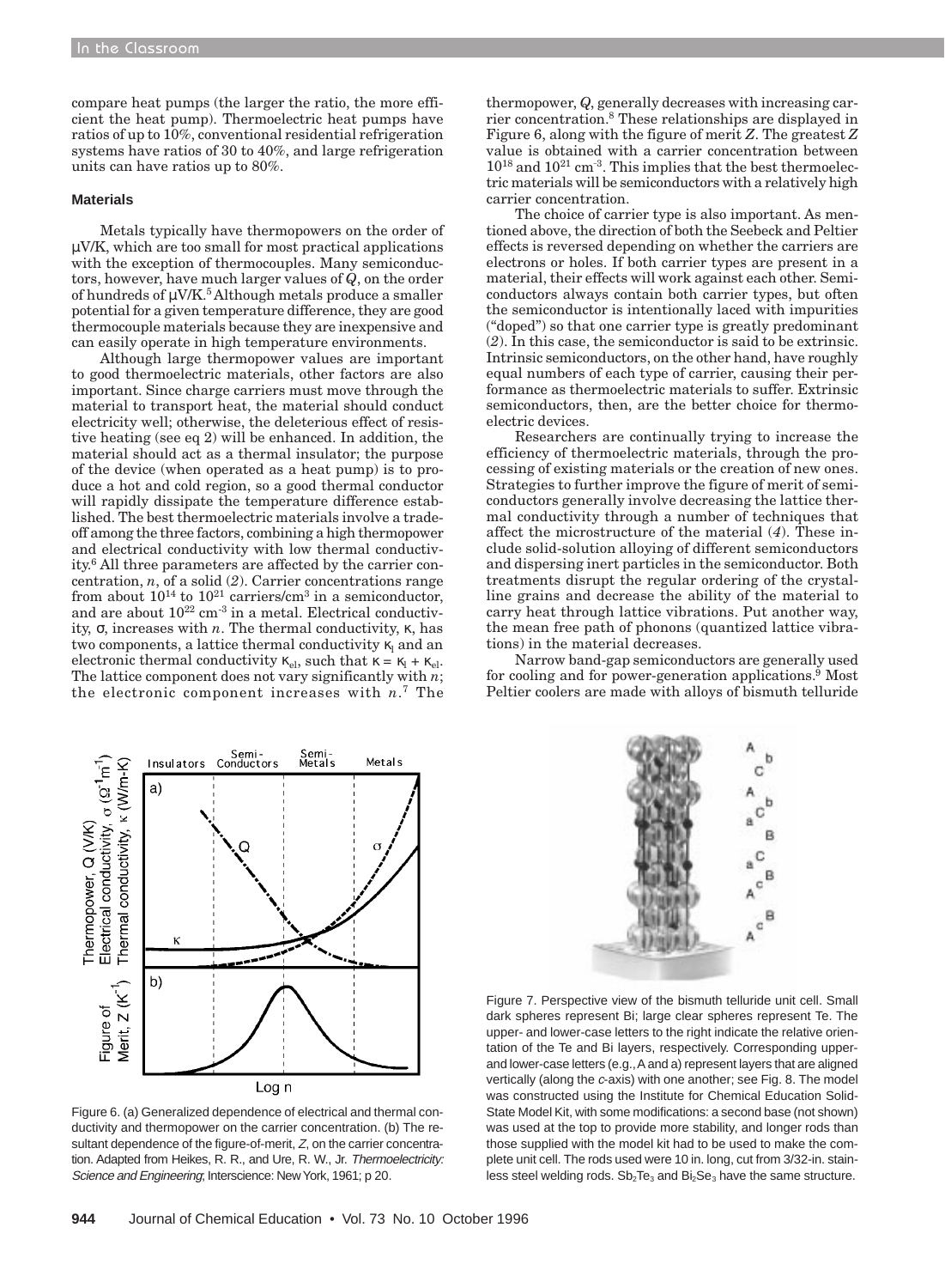$(Bi<sub>2</sub>Te<sub>3</sub>)$ , antimony telluride  $(Sb<sub>2</sub>Te<sub>3</sub>)$ , and/or bismuth selenide  $(Bi<sub>2</sub>Se<sub>3</sub>)$ , the best materials to date for near-roomtemperature operation. At higher temperatures, lead telluride (PbTe) is used. For power generation systems, which typically operate at still higher temperatures, silicon–germanium (Si-Ge) alloys are often used.

Bismuth telluride (also known as tellurobismuthite), antimony telluride, and bismuth selenide have a ninelayer structure. They are composed of close-packed anions (Te or Se) with cations (Bi or Sb) occupying two-thirds of the octahedral holes (*5*). Let *A, B,* and *C* represent different relative orientations of the anion close-packed layers; and *a, b,* and *c* represent different relative orientations of the cations in the octahedral holes that lie midway between the close-packed layers. The structure can then be written as

# $A_cBA_cB_aCB_aC_bAC_bA...$

A perspective view of the unit cell of this structure is shown in Figure 7; a top view (looking down the crystal's *c*-axis) is shown in Figure 8. The dominant defect in  $Sb<sub>2</sub>Te<sub>3</sub>$  is an antimony atom on a tellurium site. Since an antimony



Figure 8. Top view (looking down the crystal's c-axis) of the bismuth telluride unit cell. Large circles represent anions, small circles represent cations. Letters denote the different relative arrangements of atomic planes; an upper-case letter indicates a close-packed plane of anions, a lower-case letter indicates a plane of cations in octahedral holes midway between anion planes.

atom has one less valence electron to donate to the crystal, it can be thought of as an acceptor site, trapping a valence band electron and producing a hole.  $Sb_2Te_3$  is therefore normally p-type.  $Bi<sub>2</sub>Te<sub>3</sub>$  contains both bismuth on tellurium site defects and tellurium on bismuth site defects; these are acceptors and donors, respectively, so  $Bi<sub>2</sub>Te<sub>3</sub>$  can be either p- or n-type. A good positive thermoelectric material (i.e.,  $Q > 0$ ) is a solid solution of composition 75:25 at. %  $Bi_2Te_3:Sb_2Te_3$ . A good negative thermoelectric material (i.e.,  $Q < 0$ ) is 75:25 at. %  $Bi_2Te_3:Bi_2Se_3$ , also a solid solution.



Figure 9. Schematic of a Peltier cooler. Positive thermoelements (where  $\Pi > 0$ ) transfer heat in the same direction as current flow; the opposite is true for negative thermoelements. (a) Using both types of thermoelements simplifies device construction. (b) More complicated electrical connections are required if only one type of thermoelement is used.



Figure 10. Thermoelectric cooling module. An array of positive and negative thermoelements are arranged between two ceramic plates so that they are electrically in series but thermally in parallel. All of the elements move heat from the top to the bottom of the module. Note that all of the metallic conductors are entirely in the plane of the top plate or the bottom plate.